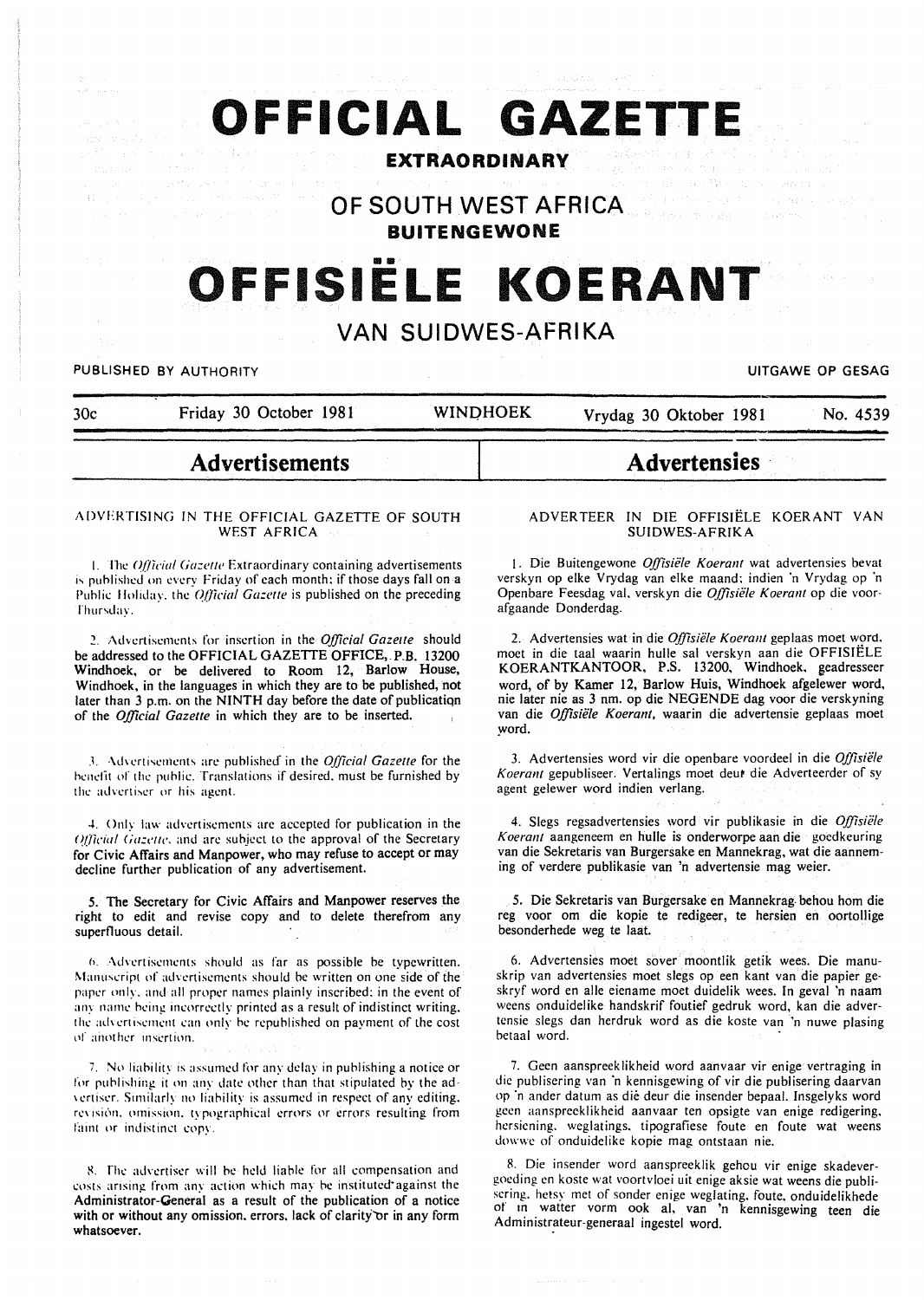9. The subscription for the *Official Gazette* is Rl2,50 per an· num, post free in this Territory and the Republic of South Africa, obtainable from Messrs. The Suidwes-Drukkery Limited, P.O. Box 2196, Windhoek. Postage must be prepaid by overseas subscr! bers. Single copies of the *Official Gazette* may be obtained from The Suidwes-Drukkery, Limited, P. 0. Box 2196, Windhoek, at the price of 30 c per copy. Copies are kept in stock for only two years.

10. The charge for the insertion of notices is as follows and is payable in the form of cheques, bills, postal or money orders:

#### LIST OF FIXED TARIFF RATES

| <b>Standardised</b> notices                                                                                                                                                                   | Rate per<br>insertion |
|-----------------------------------------------------------------------------------------------------------------------------------------------------------------------------------------------|-----------------------|
|                                                                                                                                                                                               | R                     |
| Administration of Estates Acts notices: Forms J. 297                                                                                                                                          |                       |
|                                                                                                                                                                                               | 2.00                  |
|                                                                                                                                                                                               | 5.00                  |
|                                                                                                                                                                                               | 5,00                  |
| Change of name (four insertions)                                                                                                                                                              | 25.00                 |
| Insolvency Act and Company Acts notices: J 28, J 29,                                                                                                                                          | 6.00                  |
|                                                                                                                                                                                               | 4.00                  |
| $N.B. - Forms 2$ and $6 - additional statements$ ac-<br>cording to word count table, added to the basic<br>tariff.                                                                            |                       |
|                                                                                                                                                                                               | 2.00                  |
| Naturalisation notices (including a reprint for the ad-                                                                                                                                       |                       |
|                                                                                                                                                                                               | 2.00                  |
| Slum Clearance Court notices, per premises                                                                                                                                                    | 4.00                  |
| Third party insurance claims for compensation                                                                                                                                                 | 2,50                  |
| Unclaimed moneys - only in the extraordinary                                                                                                                                                  |                       |
| Official Gazette, closing date 15 January (per en-                                                                                                                                            |                       |
| try of "name, address and amount")                                                                                                                                                            | 0.80                  |
| Non-standardised notices                                                                                                                                                                      |                       |
| Company notices:                                                                                                                                                                              |                       |
| Short notices: Meetings, resolutions, offer of com-<br>promise, conversion of company, voluntary<br>windings-up: closing of transfer or members'<br>registers and/or declaration of dividends | 11.00                 |
| Declaration of dividend with profit statements. in-                                                                                                                                           |                       |
| Long notices: Transfers, changes with respect to                                                                                                                                              | 25.00                 |
| shares or capital, redemptions, resolutions, volun-                                                                                                                                           | 37,00                 |
| Liquidator's and other appointees' notices                                                                                                                                                    | 7.00                  |
| Liquor Licence notices (in extraordinary Gazettes,<br>viz. June/Tvl. November/Cape. January/O.F.S                                                                                             |                       |
| April/Natal), per bilingual application                                                                                                                                                       | 7.00                  |
| Orders of the Court:<br>Provisional and final liquidations or sequestra-                                                                                                                      |                       |
| . <b>.</b>                                                                                                                                                                                    | 14.00                 |
| Reductions or changes in capital mergers, offer of                                                                                                                                            | 37,00                 |
| Judicial managements. curator bonis and similar                                                                                                                                               |                       |
|                                                                                                                                                                                               | 37,00                 |
|                                                                                                                                                                                               | 4,00                  |
| Supersessions and discharge of petitions (J 158)                                                                                                                                              | 4,00                  |
| Sales in execution and other public sales:                                                                                                                                                    |                       |
| Public auctions, sales and tenders:                                                                                                                                                           | 18,00                 |
|                                                                                                                                                                                               | 6.00                  |
|                                                                                                                                                                                               | 15,00                 |
| $\mathcal{A}=\{x_1,\ldots,x_n\}$ , where $\mathcal{A}=\{x_1,\ldots,x_n\}$ , $\mathcal{A}=\{x_1,\ldots,x_n\}$                                                                                  |                       |

9. Die jaarlikse intekengeld op die Offisiële Koerant is R12.50 posvry in hierdie Gebied en die Republiek van Suid-Afrika. ver· krygbaar by die here Die Suidwes· Drukkery Beperk. Posbus 2196, Windhoek. Oorsese intekenaars moet posgeld vooruit betaal. Enkel eksemplare van die *Offlsie'le Koerant* is verkrygbaar van die here Die Suidwes-Drukkery Beperk. Posbus 2196. Windhoek. teen 30c per eksemplaar: Eksemplare word vir slegs twee jaar in voorraad gehou.

10. Die koste vir die plasing van kennisgewings is soos volg en is betaalbaar by wyse van tjeks. wissels. pos- of geldorders:

#### **LYS VAN VASTE TARIEWE**

| Gestandaardiseerde kennisgewings                                                                              | Tarief per<br>plasing |
|---------------------------------------------------------------------------------------------------------------|-----------------------|
|                                                                                                               | R                     |
|                                                                                                               | 6.00                  |
|                                                                                                               | 5.00                  |
| Boedelwettekennisgewings: Vorms J. 297, J. 295, J.                                                            | 2.00                  |
| Derdeparty-assuransie-eise om skadevergoeding                                                                 | 2.50                  |
| Insolvensiewet- en maatskappywettekennisgewings: J                                                            | 4.00                  |
|                                                                                                               |                       |
| L.W. - Vorms 2 en 6 - bykomstige verklarings<br>volgens woordetal-tabel, toegevoeg tot die basiese<br>tarief. |                       |
| Naamsverandering (vier plasings)<br>Naturalisasiekennisgewings (insluitende 'n herdruk vir                    | 25.00                 |
|                                                                                                               | 2.00                  |
| Onopgeëiste geld - slegs in die buitengewone $Offi$ -<br>siële Koerant, sluitingsdatum 15 Januarie (per in-   |                       |
| skrywing van "naam, adres en bedrag")                                                                         | 0.80                  |
|                                                                                                               | 5.00                  |
| Slumopruimingshofkennisgewings. per perseel                                                                   | 4.00                  |
| Verlore lewensversekeringspolisse                                                                             | 2.00                  |
|                                                                                                               |                       |
| Nie-gestandaardiseerde kennisgewings<br>Dranklisensie-kennisgewings (in buitengewone Offi-                    |                       |
| siële koerante. t.w. Junie/Tvl. November/Kaap.                                                                |                       |
| Januarie/O.V.S., April/Natal) per tweetalige aan-                                                             |                       |
|                                                                                                               | 7.00                  |
|                                                                                                               |                       |
| Geregtelike en ander openbare verkope:                                                                        |                       |
|                                                                                                               | 18.00                 |
| Openbare veilings, verkope en tenders:                                                                        |                       |
|                                                                                                               | 6.00                  |
|                                                                                                               | 15.00                 |
|                                                                                                               | 23.00                 |
| Handelsmerke in Suidwes-Afrika                                                                                | 11.00                 |
| Likwidateurs en ander aangesteldes se kennisgewings                                                           | $7.00 -$              |
|                                                                                                               |                       |
| Maatskappykennisgewings:                                                                                      |                       |
| Kort kennisgewings: Vergaderings, besluite, aan-                                                              |                       |
| bod van skikking, omskepping van maatskappy,                                                                  |                       |
| vrywillige likwidasies, ens.: sluiting van oordrag-                                                           |                       |
| of lederegisters en/of verklarings van dividende                                                              | 11.00                 |
| Verklaring van dividende met profytstate, notas in-                                                           |                       |
|                                                                                                               | 25.00                 |
| Lang kennisgewings: Oordragte, veranderings met                                                               |                       |
| betrekking tot aandele of kapitaal, aflossings, be-                                                           |                       |
| sluite. vrywillige likwidasies                                                                                | 37.00                 |
| Orders van die Hof:                                                                                           |                       |
| Voorlopige en finale likwidasies of sekwestrasies                                                             | 14.00                 |
| Verlatings of veranderings in kapitaal, samesmel-                                                             |                       |
|                                                                                                               | 37.00                 |
| Geregtelike besture, kurator bonis en soortgelyke                                                             |                       |
| and the                                                                                                       |                       |

**No. 4539.**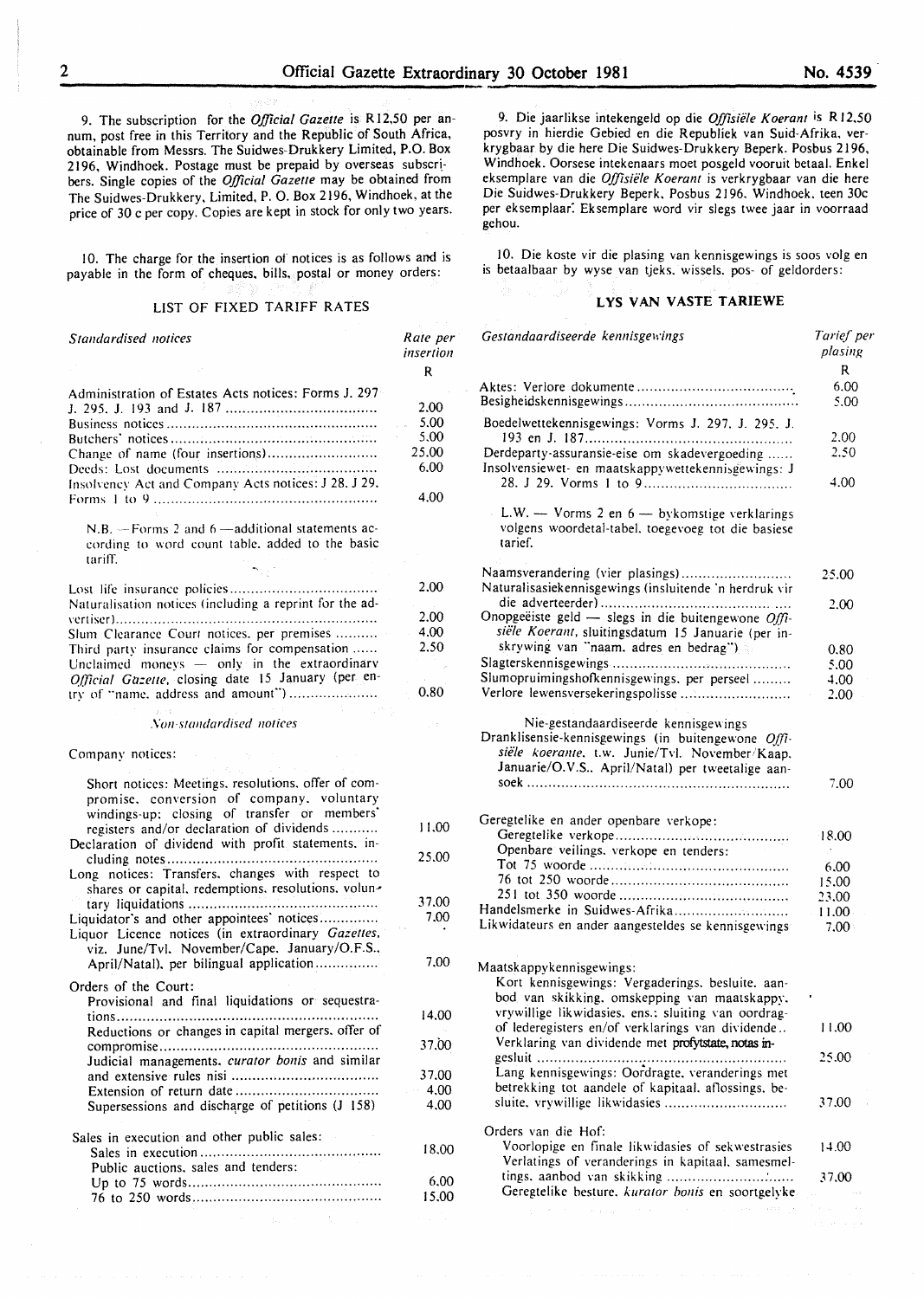| 23.00  |
|--------|
| -11.00 |

#### Vorm/Form J 187

#### LIQUIDATION AND DISTRIBUTION ACCOUNTS IN DECEASED ESTATES LYING FOR INSPECTION

In terms of section 35(5) of Act 66 of 1965, notice is hereby given that copies of the liquidation and distribution accounts (first and final, *unless otherwise stated)* in the estates specified below will be open for the inspection of all persons interested therein for a period of 21 days (or shorter or longer if specially stated) from the date specified or from the date of publication hereof, whichever may be the later, and at the offices of the Masters and Magistrates as stated.

Should no objection thereto be lodged with the Masters concem- .:q during the specified period, the executors will proceed to make payments in accordance with the accounts.

404 - MOLL Annes van der Westhuizen 2006 165033007 Kellerstraat 2, Windhoek G B Kempen & De Wet Nel Carnarvon 191/81 - WIMMER Rudolf Johann 141215 5016 00 *5* 22

Gamams Road. Windhoek Windhoek

153/81 - KOPETZKY Erna Franziska Farm Oamites, Windhoek Fisher Quarmby & Pfeifer Windhoek.

274/81 - JOOSTE Frans Jacobus 9408275004006 Okahandja Catharina Anna Jooste (gebore Jacobs) 0806180005001 Okahandja Barclays-Nasionale Bank Bpk. Windhoek.

39/81 - SMIT Andries Petrus 050228 5009 00 2 Okahandja Barclays-Nasionale Bank Beperk Windhoek

#### Vorm/Form J 193

#### NOTICE TO CREDITORS IN DECEASED ESTATES

All persons having claims against the estates mentioned below are hereby called upon to lodge their claims with the executors concerned, within 30 days (or otherwise as indicated) calculated from the date of publication hereof. The information is given in the following order: Estate number. surname and christian names, date of birth. identity number. last address. date of death; surviving spouse's names. surname date of birth and identity number; name and address of executor or authorised agent. period allowed for lodgement of claims if *other than* 30 *days.* 

413/81 - BLAAUW Andries Johannes 28 lO 1894 941028 5004 0oo Pastoriestraat *5* Keetmanshoop 6 September 1981 Rissik. Cox & Prohart Keetmanshoop.

·. 418/81 - VON DER PFORTE Hansheinrich Braun Maximillian Kurt 24 07 1902 Susanne-Grauheim Windhoek 14 09 81 Barclays-nasionale Bank Beperk Windhoek

405/81 - VILJOEN Henning Petrus 16 05 1895 950516 5006 00 7 Aroab 11 07 1981 Adriana Maryna Helena Viljoen (gebore Smit) 6 06 1896 960606 0008 00 5 Barclays Nasionale Bank Beperk Windhoek

434/81 - SHER Abe 3 May 1925 2505035039003 Oshakati 9 9 1981 Elvira Nila Sher (born Battiston)

Barclays National Bank Ltd Windhoek

 $433/81$  - SCHOEMAN Willem Jacobus 3 1 1933 3301035005007 Oshakati 20 September 1981 Barclays-Nasionalc Bank Bepcrk Windhoek

|                                                    | 37.00 |
|----------------------------------------------------|-------|
|                                                    | 4.00  |
| Tersydestellings en afwysings van petisies (J 158) | 4.00  |

#### LIKWIDASIE- EN DISTRIBUSffiREKENING IN BESTORWE BOEDELS WAT TER INSAE LE

lngevolge artikel 35(5) van Wet 66 van 1965, word hierby kennis gegee dat duplikate van die likwidasie- en distribusierekenings (eerste en finale, *tensy anders vermeld)* in die boedels hieronder vermeld, in die kantore van die Meesters en Landdroste soos vermeld en gedurende 'n tydperk van 21 dae ( of korter of Ianger *indien spesiaal vermeld)* vanaf gemelde datums of vanaf datum van publikasie hiervan, as dit later is, ter insae lê van alle persone wat daarby belang het.

lnJien binne genoemde tydperk geen besware daarteen by die betrokke Meesters ingedien word nie, gaan die eksekuteurs oor tot die uitbetalings ingevolge gemelde rekenings.

58/81 - CROW Willie Joseph Asblomstraat 4158. Khomasdal Lydia Crow (gebore Goagoses) Windhoek Stern & Barnard Windhoek.

102/81 - LOUW Isak George Windhoek. Suidwes-Afrika Elizabeth Louw (gebore Bezuidenhout) Windhoek F.M. Oehl Trust

Windhoek.

50/81 - BRAND (gebore De Witt) Elizabeth Maria Magdalena 230727 0009 01 Nuwestraat 57 Keetmanshoop Keetmanshoop R H Meyeridricks Kaapstad

183/81 - PEHLEMANN Kurt Erich 301 I 13 5038 002 Locke str. 37 Academia, Windhoek Windhoek R H Meyeridricks Kaapstad.

#### KENNISGEWING AAN KREDITEURE IN BESTORWE BOEDELS

Aile pcrsone wat vorderinge het teen die boedels hieronder vermeld, word hierby versoek om hul vorderinge by die betrokke eksekuteurs en binne 'n tydperk van 30 dae (of andersins soos aangedui) gereken vanaf die datum van publikasie hiervan in te fewer. Die inligting word verstrek in die volgorde: Boedelnommer, familienaam en voorname, geboortedatum, persoonsnommer: laaste adres, datum oorlede; nagelate eggenoot(note) se name, familienaam, geboortedatum en persoonsnommer; naam en adres van eksekuteurs of gemagtigde agent, tydpcrk toegelaat vir lewering van vorderings *indien anders as* 30 *dae.* 

368/81 - THOMAS Lucas Abraham 12 03 1960 Keetmanshoop 4 5 1981

Barclays-Nasionale Bank Beperk Windhoek

412/81 - DAVIES George Henry 2 02 1932 320202 01 0052 2 1 Holtz Flats Windhoek II 09 1981

Barclays-Nasionale Bank Beperk Windhoek

408/81 - BRUNS Harry Gerhard 17 04 1908 0804175020002 Tsumeb 22 Augustus 1981 Erica Bertha Bruns

Barclays National Bank Ltd Windhoek

JRI/81 - ESTERHUIZEN Willem Antonie 712 1915 Usakos 30 Julie 1981 Windhoek

Barclays-Nasionalc Bank Beperk Windhoek.

430/81 - VAN DER HOVEN Jacoba Wilhelmina 17 07 1909 J.T. Potgieter - Tehuis. Windhoek Windhoek 23 Julie 1981 Barclays-Nasionale Bank Beperk